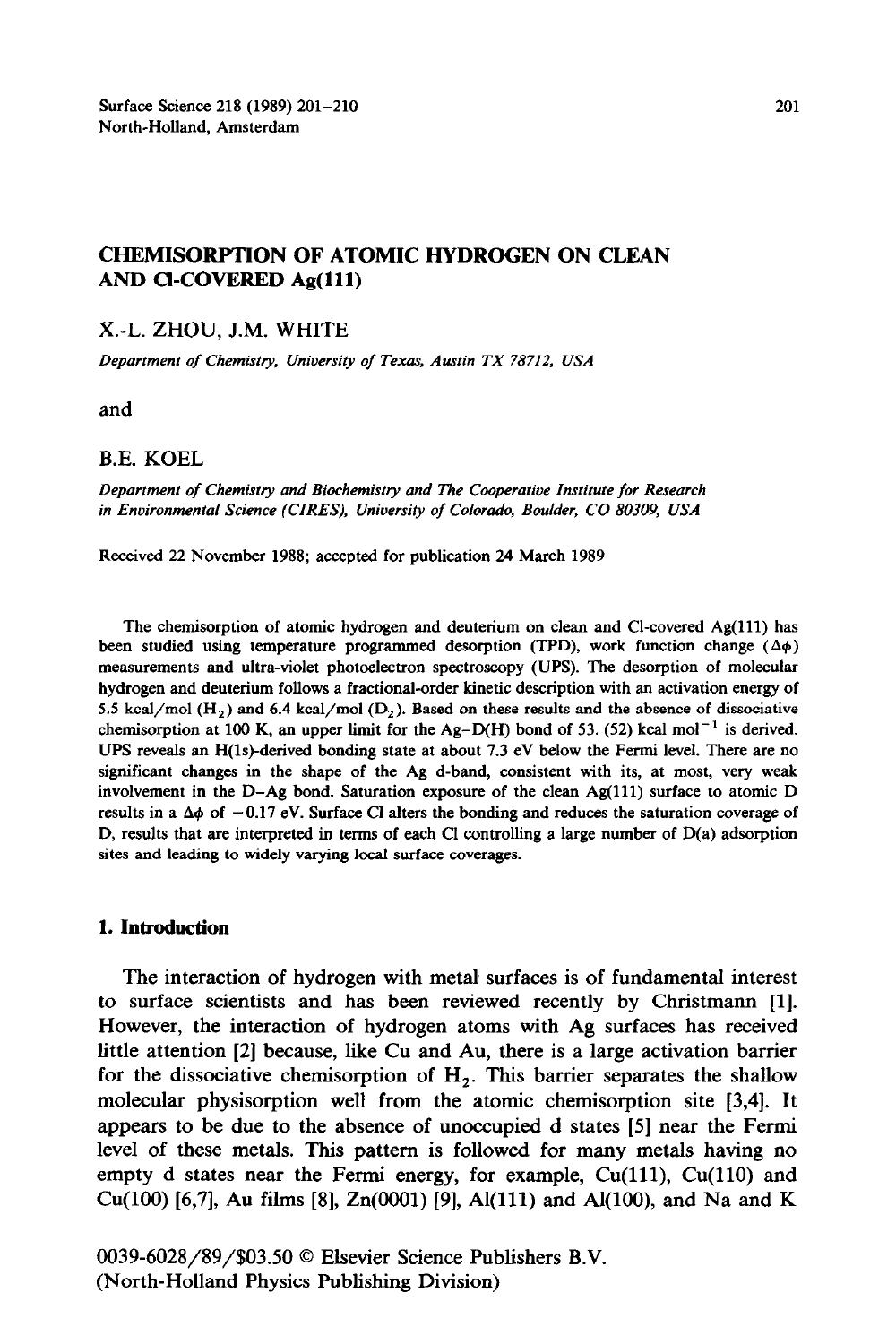films [10,11]. Exceptions are high index Cu(211), Cu(311) and Cu(755) surfaces and polycrystalline Cu films on which dissociative adsorption of hydrogen has been claimed [7].

While the chemical behavior of atomic hydrogen on  $Ag(111)$  has not, to our knowledge, been reported, it is an important issue for our understanding of Ag as a catalyst, with and without added Cl, for reactions that involve hydrogen and for our understanding of how Ag compares to other Group IB metals. Toward an understanding of this surface chemistry, we report here on the chemisorption of *atomic* deuterium and hydrogen on clean and Cl-covered Ag(ll1) surfaces. We limit ourselves to a survey of the adsorption/desorption behavior of atomic hydrogen and deuterium and have not undertaken to answer detailed surface physics questions concerning surface relaxation/ restructuring and surface electronic bandstructure. Rather, our focus is on obtaining data that is of central importance for characterizing surface reaction kinetics. Atomic hydrogen, produced by a hot W-filament  $[6,9-13]$ , is readily adsorbed at 100 K, desorbs with two peaks, both below 200 K, lowers the work function of Ag(111), and exhibits a valence band photoemission spectrum typical of atomic hydrogen on other metals. As expected, we found no evidence for the dissociative adsorption of hydrogen on Ag(111) for exposures up to  $10^4$  L.

## 2. **Experimental**

The experiments were performed in an ion-pumped UHV chamber which has been described in detail previously [14]. Briefly, the chamber was equipped with a Perkin-Elmer double-pass CMA with coaxial electron gun, a helium discharge lamp, a sputtering gun and a UTI 100C quadrupole mass spectrometer (QMS). The chamber had an auxiliary 170  $\ell$ /s turbomolecular pump and a titanium sublimation pump. The base pressure was typically  $5 \times 10^{-10}$  Torr.

The mounting and cleaning procedure of the  $Ag(111)$  crystal has been reported previously [15]. The sample was cooled to  $\sim 100$  K with liquid nitrogen. The temperature was measured with a chromel-alumel thermocouple spot-welded to a Ta loop that was pressed into a hole drilled in the edge of the Ag crystal. For TPD, a temperature ramp of  $4 K/s$  was generated by a home-made controller. UPS was done using a 25 eV pass energy on the CMA.  $\Delta\phi$  was determined from the low kinetic energy threshold of secondary emission of the He1 UPS spectra.

The atomic  $D$  and  $H$  were produced by decomposition of  $H_2$  and  $D_2$  on the filament of the mass spectrometer. The exposures were made with the sample (at  $\sim$  100 K) facing the filament and by backfilling the chamber with D<sub>2</sub> or  $H_2$  at  $5 \times 10^{-6}$  Torr. Saturation exposure was obtained in about 30 min. Due to the unknown dissociation efficiency of  $D_2$  (H<sub>2</sub>) and the unknown absolute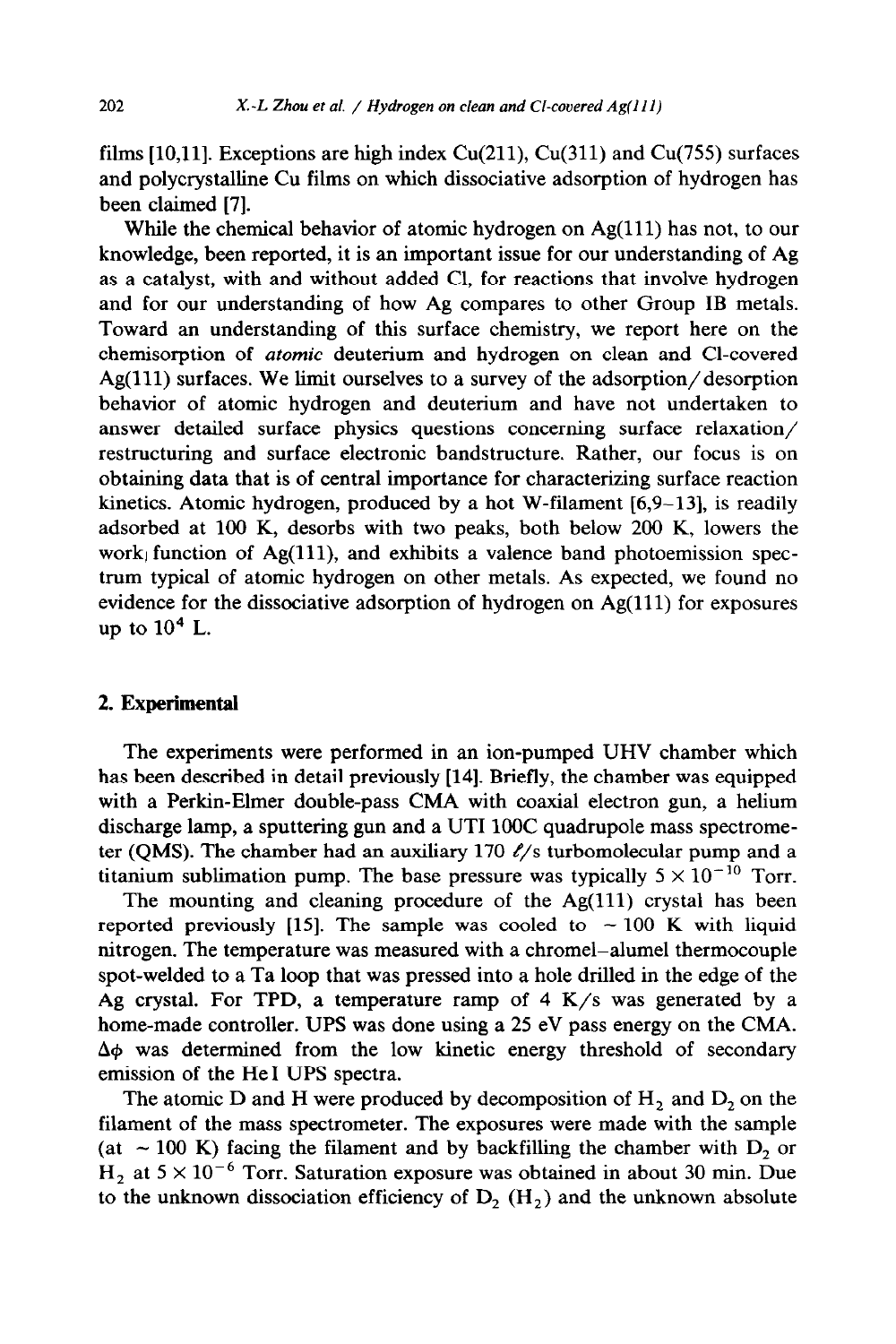D coverage, the coverages of D (H) reported below are normalized to saturation on clean Ag(111),  $\sigma = 1$ .

Surface Cl was prepared by first decomposing chemisorbed  $CH<sub>3</sub>Cl$  by exposure to electrons from the filament of the QMS and then flashing the surface to 600 K to desorb undecomposed CH<sub>3</sub>Cl and C<sub>1</sub> fragments. All the C<sub>1</sub> fragments desorb as  $C_xH_y$  hydrocarbon products, leaving only Cl on the surface  $[16]$ .

### 3. Results and discussion

## 3.1. Molecular hydrogen and deuterium TPD with and without coadsorbed Cl

At the outset, we note that, as expected, doses of  $10<sup>4</sup>$  Langmuir units (L) of D<sub>2</sub> produced no measurable uptake of  $D(a)$ . Turning to atomic D uptake, we see in fig. 1 the TPD spectra of  $D_2$  and  $H_2$  from clean and Cl-covered Ag{lll). The coverages, normalized to saturation, of atomic species were prepared with the substrate at  $\sim 100$  K. At low coverages on the clean surface, D<sub>2</sub> desorbs as a single peak. At saturation coverage,  $\sigma_{\rm D} = 1$  in fig. 1, D<sub>2</sub> desorbs with a peak at 198 K and a shoulder at lower temperature, 173 K, The shoulder contains about 25% of total  $D_2$  desorbed. Compared to  $D_2$ , desorption of  $H<sub>2</sub>$  follows the same trends but with slightly lower peak temperatures. As shown in fig. 1, both the onset and the peak temperature are about  $7 K$ lower for H<sub>2</sub> than for D<sub>2</sub>. This indicates that there is a small isotope effect in desorption on  $Ag(111)$ , favoring H.

Surprisingly, the desorption of  $D_2$  does not follow simple second-order atomic recombination kinetics as commonly observed on most transition metal surfaces and as observed on  $Ni(100)$  using this instrumentation [14]. In fig. 1, the peak temperature shifts higher as the  $D$  coverage increases, suggesting zero-order kinetics, but the leading edges are not superimposable, indicating non-zero-order kinetics. Apparently, the desorption of  $D_2$  on Ag(111) obeys a fractional order kinetics as found on  $Zn(0001)$  [9].

Fractional order desorption kinetics is consistent with island formation, which could arise due to attractive interactions between neighboring chemisorbed  $D$  or  $H$  atoms. Attractive lateral interactions and small barriers to lateral diffusion of atomic hydrogen are not unreasonable for this system, given the propensity for forming  $H_2$  (D<sub>2</sub>) at such low temperatures. Other possibilities for the unusual behavior of the TPD peaks - shifts to higher temperature, low-coverage curves crossing higher-coverage curves, and the development of a new higher temperature peak as the coverage increases - include subsurface hydrogen and non-equilibrium effects. Using high energy H<sup>+</sup>, formed in the  $Ar^+$  sputter cleaning source [26], we can rule out a major role for H deep within the subsurface region. This does not eliminate a coverage-dependent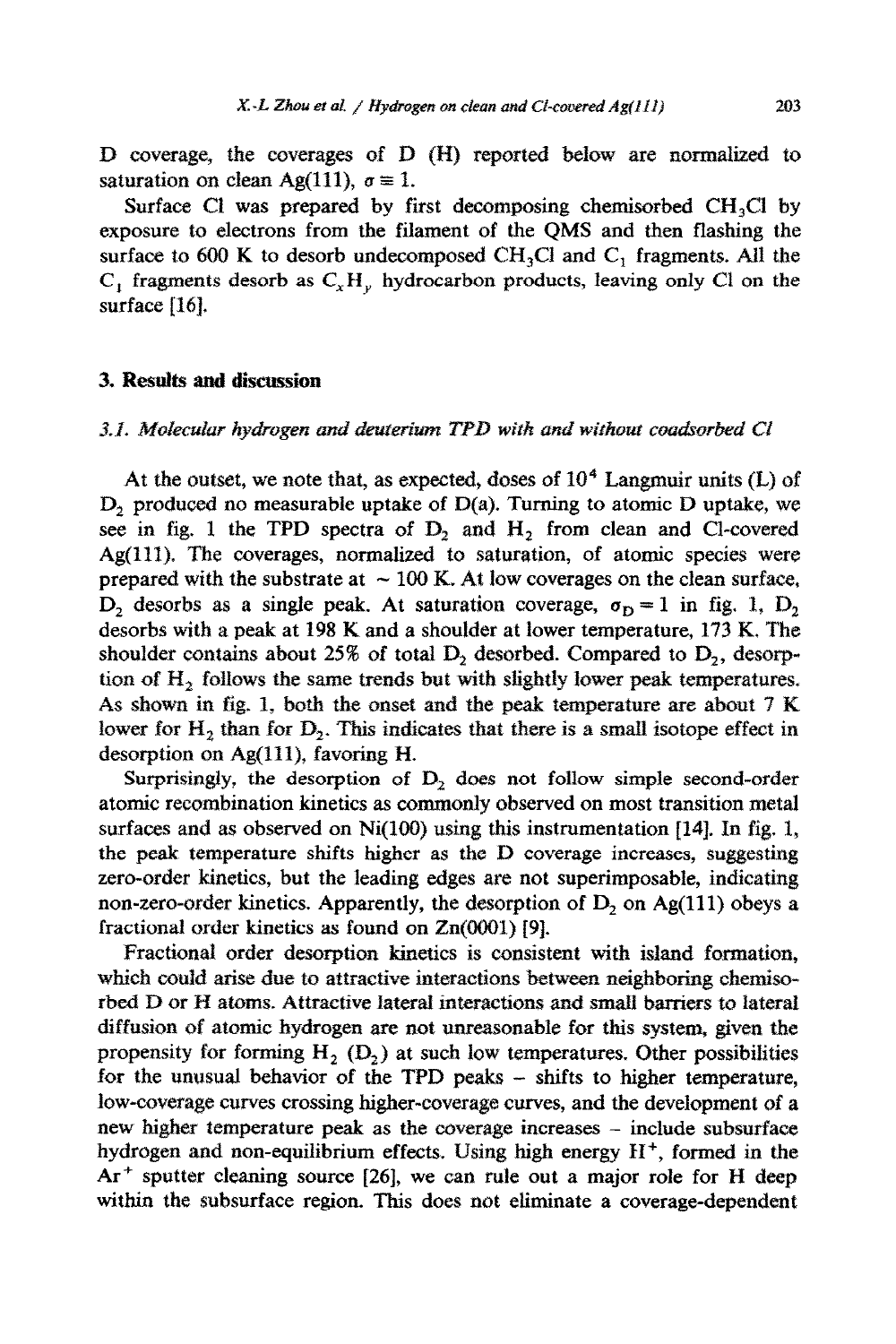

Fig. 1. TPD spectra of D<sub>2</sub> and H<sub>2</sub> on clean and Cl covered Ag(111). The coverages are normalized to saturation on the clean surface,  $\sigma = 1$ . The dotted curve is  $H_2$  TPD after a saturation exposure **(30 tin) of atomic R on the cleats surface. For the Cl-covered surfaces, the relative amount of Cl**  is expressed as  $Cl(181)/Ag(256)$  AES ratio. The estimated values of  $\theta_{C1}$  in ML based on Bowker and Waugh's calibration [18] of  $\theta_{\text{Cl}}$  versus Cl/Ag AES ratio are shown in parentheses. The exposures were made at  $\sim$  100 K. The temperature ramp rate was  $4$  K/s.

distribution of atomic H lying above and below the first layer of Ag atoms. However, see discussion in section 3.4. Strong non-equilibrium effects are ruled out on the basis of varying the TPD ramp speed. While the TPD spectra of fig. 1 obviously do not fit a simple kinetic description, we proceed here with an empirical description in terms of fractional order kinetics. To get an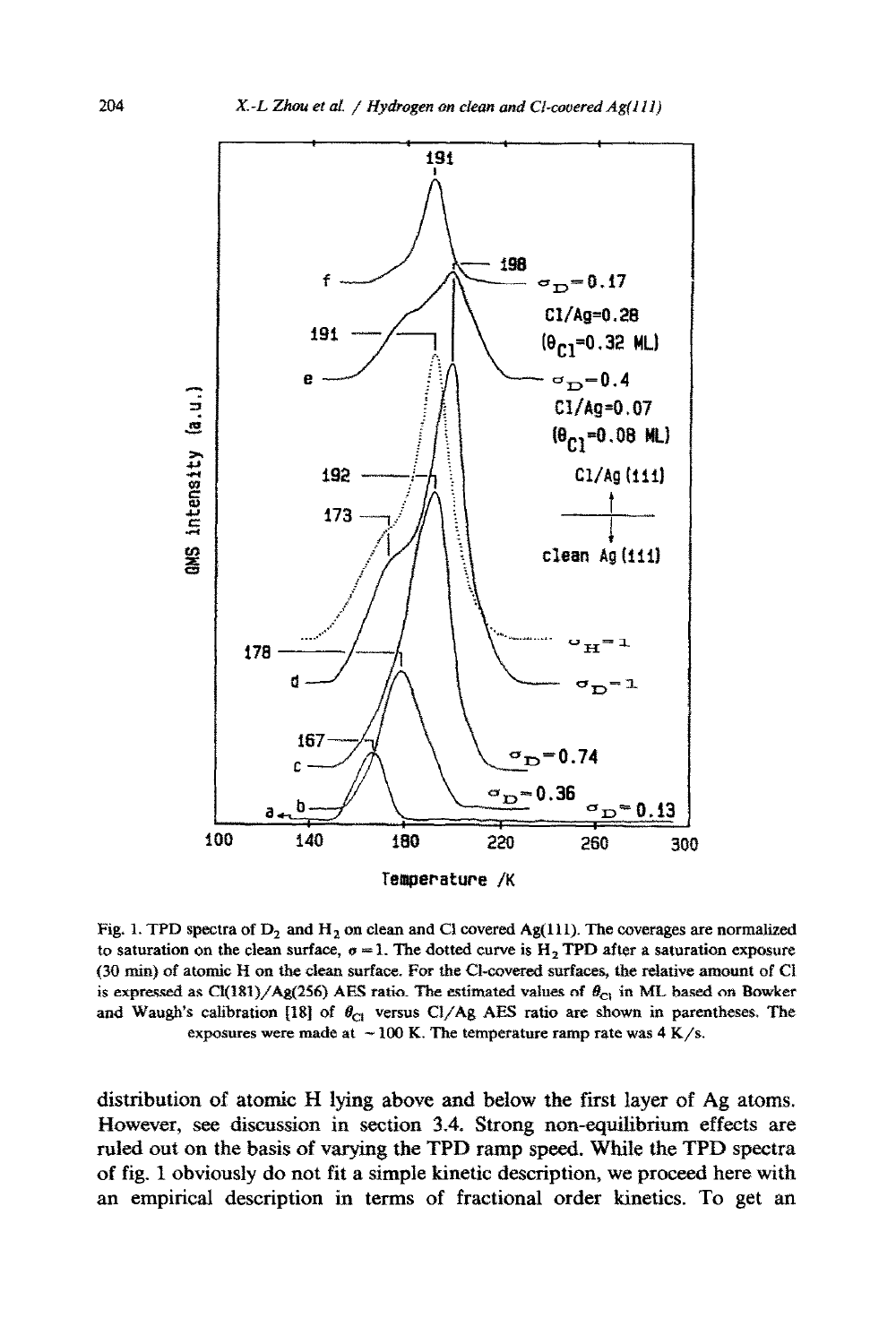

Fig. 2. Half-order plots of  $ln(R) - 0.5 ln(\theta)$  against  $1/T$  (corresponding to figs. 1b and 1c). *R* is the instantaneous relative TPD intensity at *T* and  $\theta$  is the coverage remaining on the surface. The latter is proportional to the TPD area above *T.* 

approximation for the effective activation energy, the results are analyzed using the following equation [17]:

$$
R = -d\theta/dT = (\nu/\beta)\theta^n \exp(-E_d/RT), \qquad (1)
$$

where  $\nu$  is the pre-exponential factor,  $\beta$  the heating rate, *n* the reaction order, and  $E_d$  the desorption activation energy. Assuming  $\nu$  and  $\beta$  are constant and that  $n = 0.5$ , plotting  $ln(R) - 0.5 ln(\theta)$  against  $1/T$  yields  $E_d$  from the slope, *R, 8* and *T can* be readily obtained from the TPD curves. Using the leading edges of fig. lb and lc (i.e., considering only the kinetics of the early stages of desorption), the linear plots shown in fig. 2 are obtained. Thus, the assumption of half-order kinetics is reasonable. The plot from fig. 1b yields  $E_d = 6.7$ kcal/mol and that from fig. 1c yields  $E_d = 6.1$  kcal/mol, so we conclude that in this intermediate coverage range, the early stages of desorption are adequately described by half-order kinetics with an effective average activation energy of  $6.4 \pm 0.3$  kcal/mol. Determination of  $\nu$  is not possible since absolute values of  $R$  are unknown. A similar analysis of data for  $H_2$  TPD (not shown) gives  $E_d = 5.5 \pm 0.3$  kcal/mol.

Turning our attention to Cl-covered surfaces, we find that when Cl is preadsorbed and a saturation dose of D is given, the characteristics of the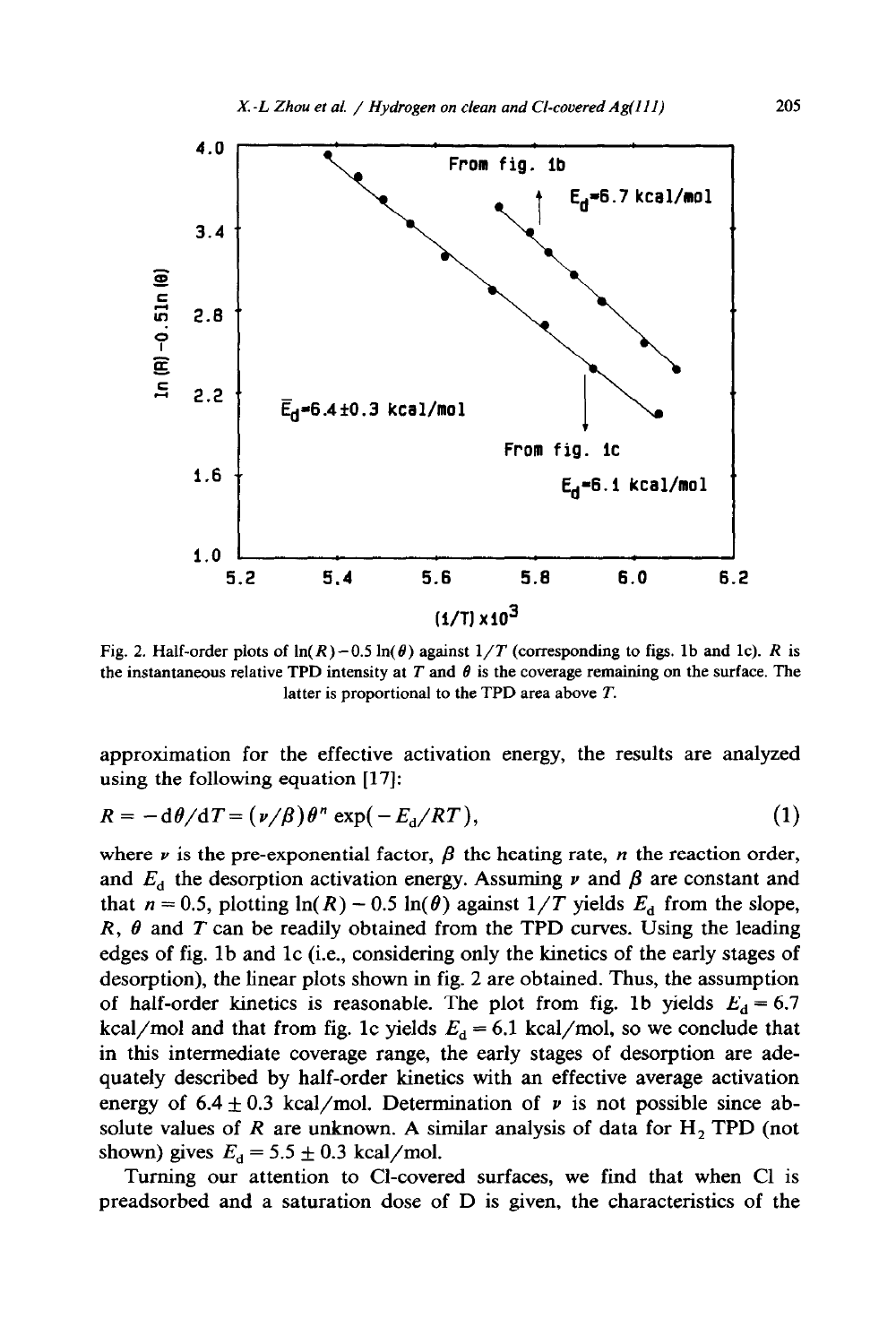TPD change. No DC1 is found in TPD, and Cl desorbs as AgCl above 700 K. At low Cl coverages,  $\theta_{\text{Cl}} = 0.07$  ML [18] (fig. 1e), the  $D_2$  peak shape and peak position are indistinguishable from that found in the absence of Cl, fig. Id, but the saturation coverage is reduced by 60%. This suggests that small amounts of Cl control relatively large regions of the Ag surface, making them unavailable for adsorption of D atoms. The remainder of the surface is not influenced strongly so that the *local* coverage of D at saturation is the same in these unperturbed regions as in the absence of Cl. As the coverage of Cl is increased,  $\theta_{\text{Cl}}$  = 0.28 (fig. 1f), the saturation coverage of D drops even further and the peak shape and position change; the main peak temperature drops and the low temperature shoulder is much weaker. We suppose that at these coverages, sites that acquire D are all influenced by Cl and probably lie at the boundaries between ordered islands of adsorbed Cl. According to this model, the local surface concentration of D is very inhomogeneous in the presence of Cl. Keeping in mind these differences in local coverage, we can only conclude that the same *average* coverage of D on 0.32 ML of  $Cl/Ag(111)$  is more stable than on clean  $Ag(111)$  (compare figs. 1a and 1f). In this sense, Cl stabilizes D. We note parenthetically that at high coverages of Cl and long doses of atomic D, there is some loss of Cl AES signal during the dose ( $\leq 15\%$  over 30 min), which we attribute to electron-stimulated desorption of  $Cl^-$  and/or DCl. This weak effect does not alter the main conclusions drawn here.

For comparison, on Ni(100), Kiskinova and Goodman [19] report that surface Cl reduces the saturation coverage of H so strongly that when  $\theta_{C_1} > 0.2$ ML, there was no dissociative chemisorption of  $H<sub>2</sub>$  [19]. In the absence of Cl, Ni(100), unlike Ag(111), displays second order  $H_2$  desorption kinetics. These experiments are, of course, qualitatively different from what we report here; the dissociation of molecular hydrogen at the surface plays no role in our experiments. We suspect that exposure of atomic hydrogen to  $Cl/Ni(100)$ would lead to significant adsorption even for 0.2 ML of Cl. One other point concerning the Ni(lOO) results should be made. The presence of Cl destabilizes H(a) to some extent.

## 3.2. *Work function changes*

On clean Ag(111), the work function does not change upon exposure to  $D_2$ , confirming the absence of dissociative chemisorption. The work function decreases by 0.17 eV ( $\Delta \phi = -0.17$  eV) upon saturation by exposure to atomic D. That the work function changes confirms adsorption on Ag(111). The negative work function change indicates that the dipole character (amount of charge separated  $x$  distance separated) of the surface covered with  $D$  is less negative (towards the vacuum) than for the clean surface. Since, as noted earlier, we do not know the position of the D atoms with respect to the plane of the surface Ag atoms, this change cannot be interpreted microscopically.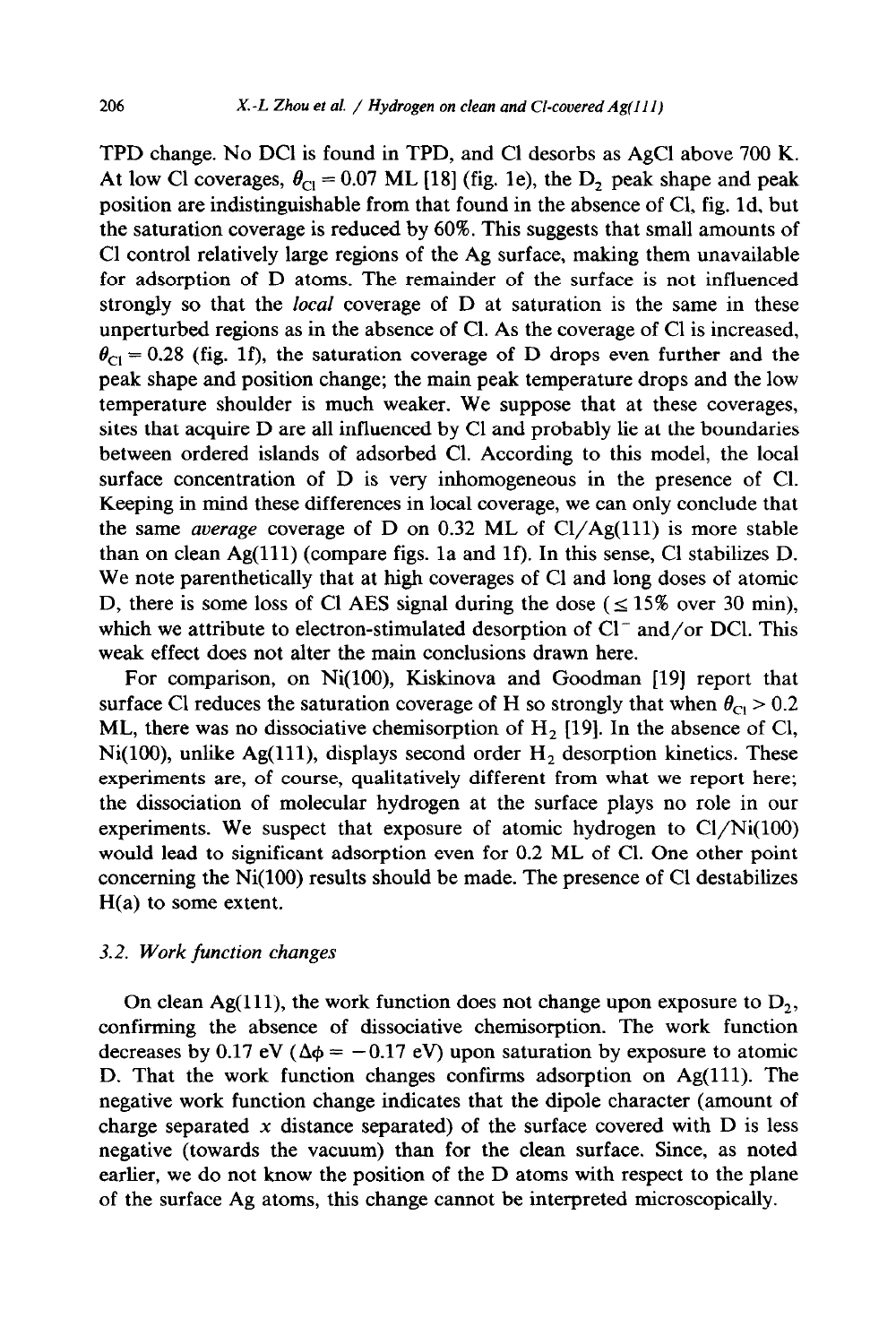# **3.3.** *UPS of D/Ag(llI)*

Fig. 3 shows the He II UPS spectra of clean (dashed curve) and D-saturated (solid curve) Ag(111). The dashed curve was unchanged by exposure to  $D_2$ . On the D-covered surface, the Ag d-band is clearly attenuated, indicating significant electron scattering due to adsorbed D. After taking the difference between solid and dashed curve (lowest curve), a peak at about 7.3 eV is evident and, though small, is reproducible. In other UPS studies of hydrogen chemisorption on metal surfaces, similar data has been obtained and treated in the same way. There is typically a weak H-induced peak in this binding energy region: 6.2 eV on Cu(111) [6], 5.8 eV on Ni(111), 6.4 eV on Pd(111) and 7.3 eV on Pt(ll1) [20], 5.7 eV on W(100) and 6.3 eV on W(110) [21] and 7.2 eV on Ni(100) [14]. Therefore, we attribute the broad peak at 7.3 eV to the chemisorption bond between  $D(a)$  and  $Ag(111)$  [6,20]. This bond involves both the D(ls) orbitals and the band structure of the substrate; the intensity is, therefore, spread over a broad energy regime.



**Fig. 3. He11 UPS spectra. The dashed curve is for the clean surface. The solid curve is for the**  surface with  $\sigma_{\rm D} = 1$ . The bottom dotted curve is the difference between the solid and the dashed curve. The spectra were taken at  $\sim$  100 K.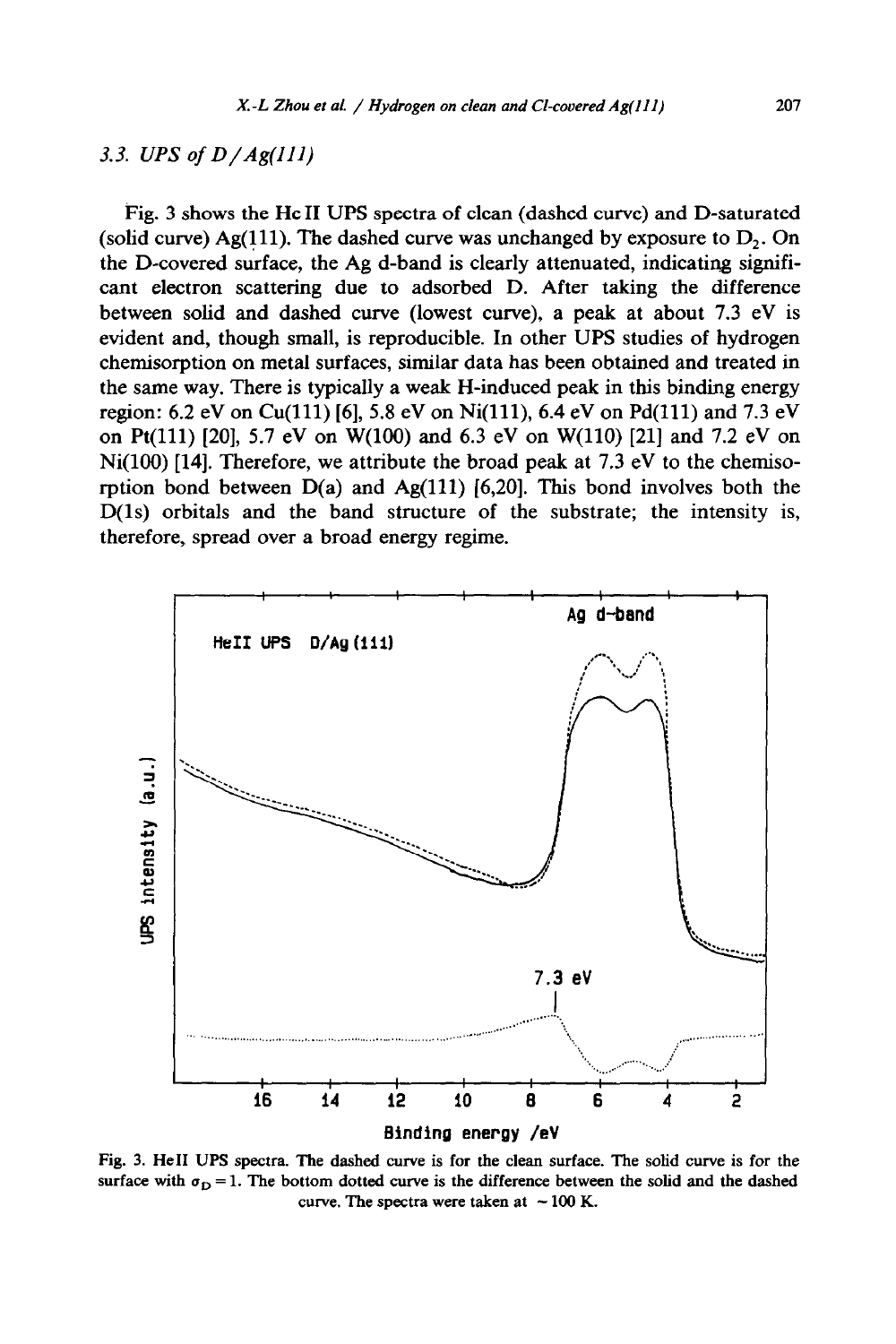## *3.4. Desorption and bonding compared to other metals*

The chemisorption of H on transition metal surfaces typically alters their d-band structures significantly. For example, chemisorbed H induces a nearly uniform d-band *enhancement* on Ni(ll1) and a strong *redistribution* of d-band emission on  $Pd(111)$  and  $Pf(111)$  [20]. These changes in the d-band structures are probably associated with bonding interactions with H although theoretical studies [22-241 argue that H adsorption on metals occurs primarily through interaction of the H(ls) orbital with the metal sp band rather than the metal d band. Since we observe no change in shape of the Ag d-bands, we suppose that there is, at most, a very weak interaction between the H(ls) and Ag(d) states. By comparison, Cu(ll1) is very different in that quite dramatic charge redistributions within its d-bands are induced by H [6].

The differences between  $Cu(111)$  and Ag $(111)$  extend to thermal desorption of  $H<sub>2</sub>$ . In the first place, on Cu(111) [6], the recombinative desorption of atomic H obeys second-order kinetics, unlike the fractional order kinetics observed here. In the second place,  $H(a)$  is bound much more tightly on Cu(111) than on Ag(111). While the  $H_2$  TPD peak *shapes* from Ag(111) and  $Cu(111)$  [6] are very similar at saturation coverages, the desorption of  $H_2$ , from Cu(111) occurs with a peak at 300 K and a shoulder at 230 K, more than  $100$ K higher than on Ag(111). On Cu(111), it has been suggested that subsurface binding sites for atomic hydrogen exist [6]. On Ag(111), the *absence* of a long "tail" on the high temperature side of the TPD peak [25] suggests that subsurface hydrogen is not important. Further evidence which argues against the subsurface H comes from the study of the hydrogen implanted in  $Ag(111)$ [26]. Implanted hydrogen on Ag(ll1) desorbs as a *peak* near 500 K, and this peak is absent here.

The desorption peak temperature  $(T_p)$  for hydrogen on Ag(111) is unusually low, below 200 K with an activation energy  $(E_d)$  of 5.5 kcal/mol. It is not only lower than on close packed transition metal surfaces, for example  $Ni(111)$  $[27]$  and Pt $(111)$   $[25]$ , but also much lower than on close packed non-transition metal surfaces. On Al(111) [10],  $H_2$  desorbs with  $T_p$  above 320 K and with  $E_d$ of about 16 kcal/mol. On Zn(0001) [9],  $H_2$  desorbs at  $T_p$  above 300 K with  $E_d$ of 11.1 kcal/mol. Suppose that the d orbitals of non-transition metals play a negligible role in bonding with H and that the metal-H bond strength only depends on the overlap between metal sp orbitals and the H(ls) orbital. Since the energies of Ag sp orbitals are higher than those of Al and Zn, the overlap between relatively deep-lying H(ls) orbitals and the substrate sp orbitals may be smaller for Ag than for Al or Zn. If this proposal is correct, then the Au-H bond will be even weaker than Ag-H and Cd-H weaker than Zn-H. To test this idea, studies of the chemisorption of atomic H on  $Au(111)$  and  $Cd(0001)$ are needed.

Turning to the desorption *kinetics,* which are of central interest to us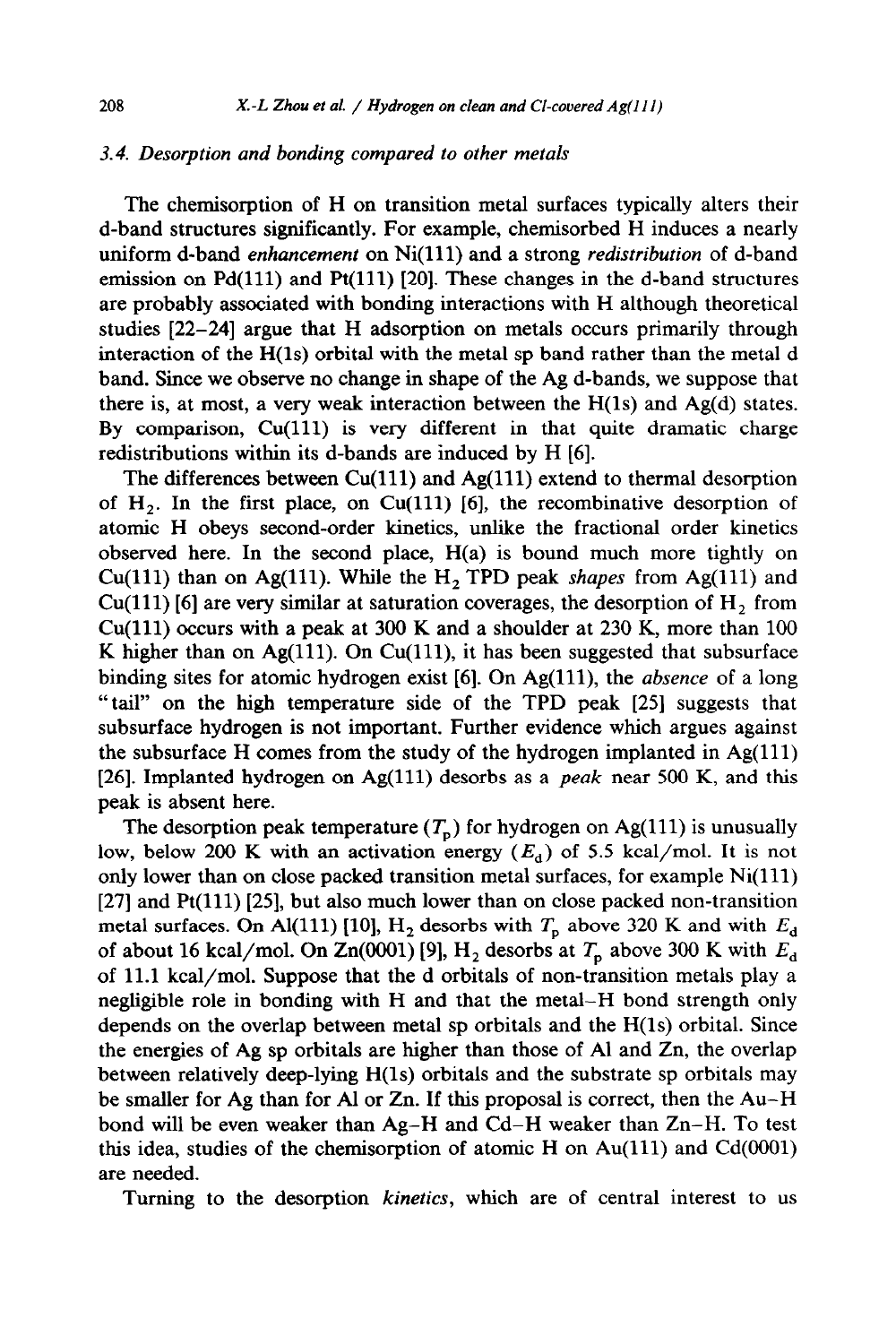because of their role in surface chemical reactions involving hydrocarbon fragments [26], we note that while second order kinetics is most common, there are other exceptions. On  $Ni(110)$  and  $Pd(110)$  [28-30], a nearly zero-order desorption for hydrogen has been reported and is associated with the presence of islands of a reconstructed  $(1 \times 2)$  phase acting as reservoirs of hydrogen [30]. On the non-transition metal surfaces, zero or fractional order kinetics for hydrogen desorption has been observed, in this work and others [9,10], on the close packed surfaces even when reconstruction does not occur. We find no evidence in the literature pointing to reconstruction of Ag(111), and we regard it as an unlikely explanation. While, as discussed above, the island model for  $D<sub>2</sub>$  desorption from Ag(111) is intuitively pleasing, a better understanding of the H/Ag(lll) surface structure will require a detailed LEED, HREELS, and angle-resolved UPS study.

We now turn to the isotope effect indicated in fig. 1. While readily detected, it is not strong and it shifts both the shoulder and main TPD peak by the same amounts. Isotope effects are fairly common in surface science, but the extent to which they shift TPD peaks varies widely.

Based on the activation energy of the desorption reaction (5.5 kcal mol<sup>-1</sup>  $(H<sub>2</sub>)$  and 6.4 kcal mol<sup>-1</sup> (D<sub>2</sub>)), the dissociation of gas phase hydrogen (104) kcal mol<sup>-1</sup> for H<sub>2</sub> and 106 kcal mol<sup>-1</sup> for D<sub>2</sub>), and the fact that molecular hydrogen does not dissociate on Ag(ll1) at 100 K, we can set an *upper* limit on the Ag-H (D) bond energy. The energy barrier between the gas phase and dissociated chemisorbed hydrogen atoms must be at least 6 kcal mol<sup>-1</sup> since dissociation does not occur at 100 K. Thus, the Ag-D bond energy can be no greater than 53 kcal mol<sup>-1</sup>  $(0.5 \times [106 + 6.4 - 6]$  kcal mol<sup>-1</sup>) and the Ag-H bond energy no greater than 52 kcal mol<sup>-1</sup>. This estimate falls just beneath an upper bound of 56.8 kcal mol<sup>-1</sup> calculated for  $Ag<sub>3</sub>H$  [31].

#### 4. **Summary**

In summary, focusing on the surface chemistry of hydrogen on  $Ag(111)$ , we find that molecular deuterium and hydrogen desorption on  $Ag(111)$  follows fractional order kinetics with  $E_d = 5.5$  kcal/mol for H<sub>2</sub> and 6.4 kcal/mol for D<sub>2</sub>. An upper limit of 53 (52) kcal mol<sup>-1</sup> is derived for the Ag-D (Ag-H) bond strength. The weak bonding and the fractional order kinetics are consistent with the formation of islands of D (H) as a result of attractive lateral interactions. UPS indicates that there is, at most, a very weak interaction between the Ag d-band and H(ls) orbitals. There is a broad and weak hydrogen-derived peak at 7.3 eV in He11 UPS, Adsorbed Cl blocks D adsorption, and at high Cl coverage, alters D binding slightly. The results for coadsorbed Cl and D are interpreted in terms of widely varying local surface coverages of D.